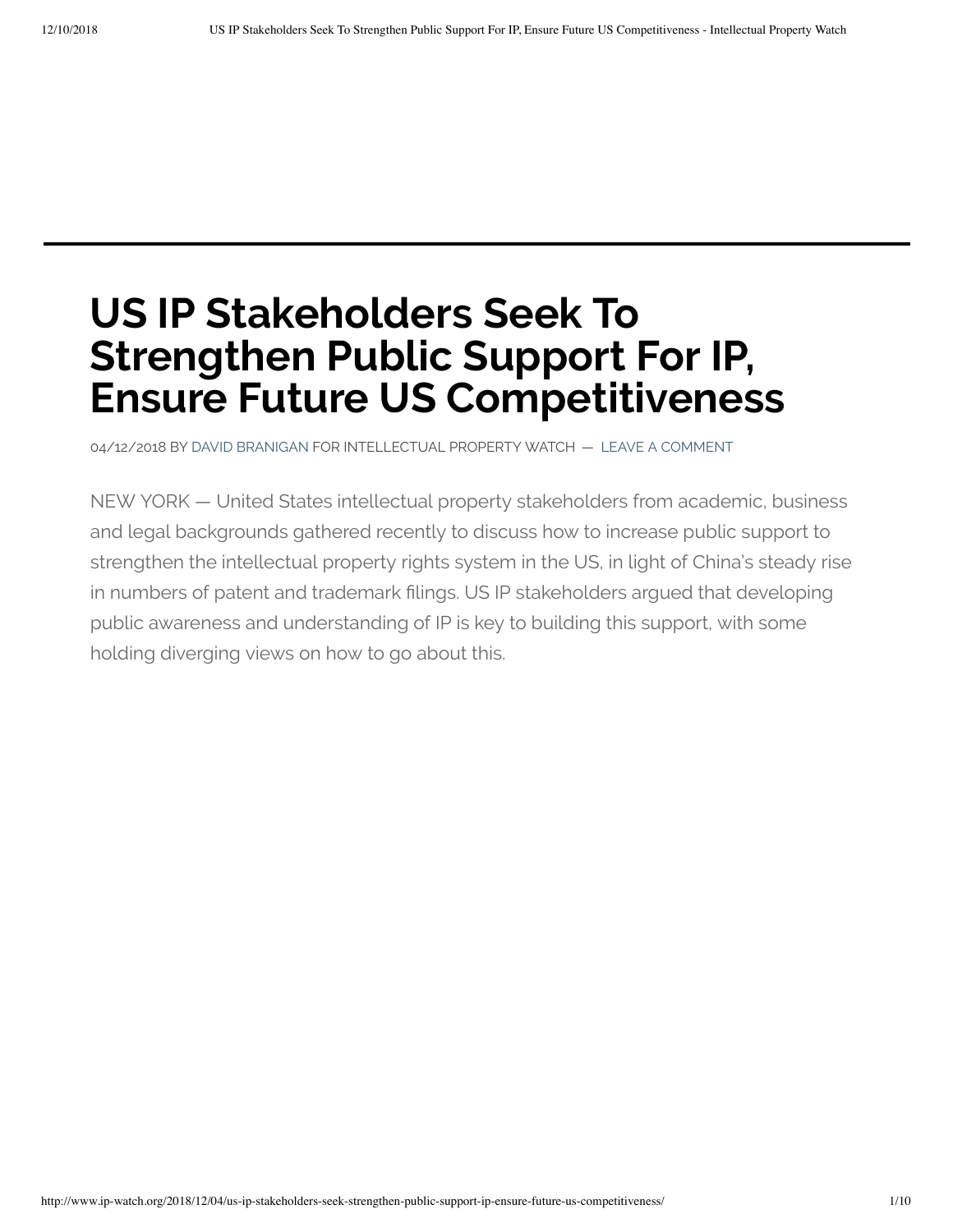

**Panel at IPAS discusses IP literacy and the China threat. (l-r: Conley, Frank, Lowery, Krasnikov)**

The Center for Intellectual Property Understanding (CIPU) gathered for their second annual IP [Awareness](https://www.ipawarenesssummit.com/) Summit on 29 November at Columbia University in New York. At the summit, speakers and participants discussed the importance of IP literacy, what the public needs to know about IP, the current state of IP awareness around the world, and how to shift the public narrative on IP away from negative "myths," and toward a more positive understanding of the role of IP in innovation and development.

The full agenda from the summit is available [here](https://docs.wixstatic.com/ugd/3f14ba_fe9d7f7ac51d4e2f9ada9e368e0ae2c8.pdf) [pdf].

CIPU is an "independent, non-profit organization dedicated to increasing awareness of the impact of intellectual property on peoples' lives. It tracks attitudes towards patents, trademarks and copyrights, and seeks to dispel misinformation and facilitate good IP behavior," while providing "a framework for understanding how IP rights promote competition and create jobs," according to the organisation's [website.](http://www.understandingip.org/)

### **As China Rises on IP, US IP Stakeholders Call for Coordination, Integration**

http://www.ip-watch.org/2018/12/04/us-ip-stakeholders-seek-strengthen-public-support-ip-ensure-future-us-competitiveness/ 2/10 Just yesterday, the World Intellectual Property [Organization](https://www.wipo.int/pressroom/en/articles/2018/article_0012.html) (WIPO) released its World Intellectual Property Indicators – 2018, showing China far ahead of the US on amounts of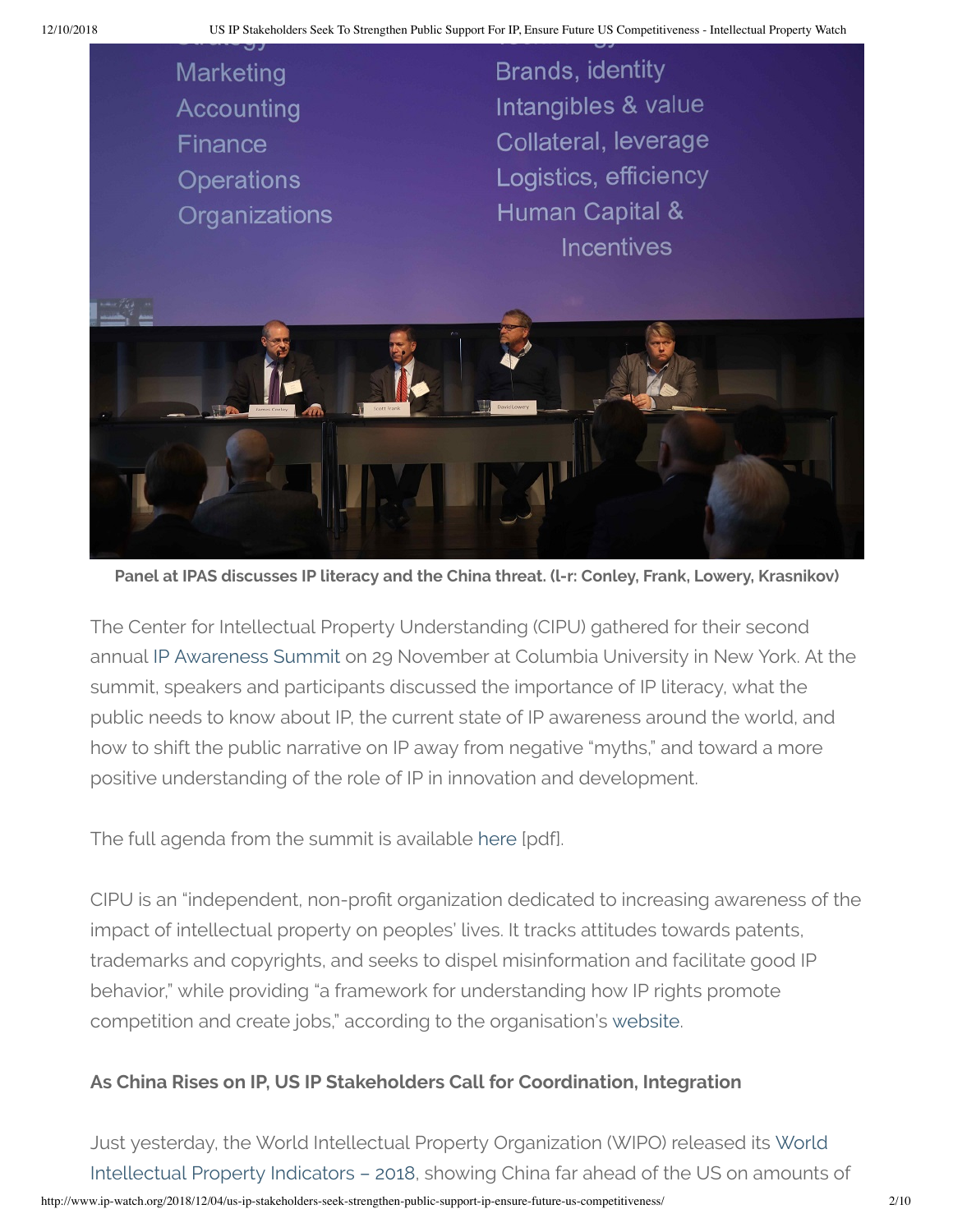The awareness that China is advancing rapidly in innovation and accumulation of intellectual property formed an overarching theme at this year's IP Awareness Summit, and according to a number of participants, this has raised the bar on what is needed for the US IP system to maintain global competitive advantage on IP.

Many participants expressed concern that without coordinated action to strengthen the US IP system by increasing innovation and building respect for IP, the US could possibly lose ground to China and other Asian economies that are actively taking these very steps.

Universities in the US teach IP as a subset of law, engineering or business management, but not as an integrated field of study, James Conley, faculty at the Kellogg School of Management, noted at the summit.

China, on the other hand, has not just programs but entire schools dedicated to teaching IP, and Singapore has offered significant patent incentives for blockchain technologies, drawing innovators to the country, he explained.

The US has not been coordinated in the same way, he said, observing, "What we are missing is integration. We are all good musicians, but we are missing the conductor."

Andrei Iancu, undersecretary the United States Department of Commerce, and director of the United States Patent and Trademark Office (USPTO), said in his presentation that "the battle for 5G is not likely to be limited to giant American companies but is international and being waged by the smallest and biggest countries; from Singapore, for example, to China."

"We live in a different world," he said, "For the United States to maintain its competitive leadership it is critically important that we have an IP system and innovation and entrepreneurship ecosystem that encourages innovation; that provides stability and predictability, so folks can invest here in the US confidently."



**USPTO Director Andrei Iancu**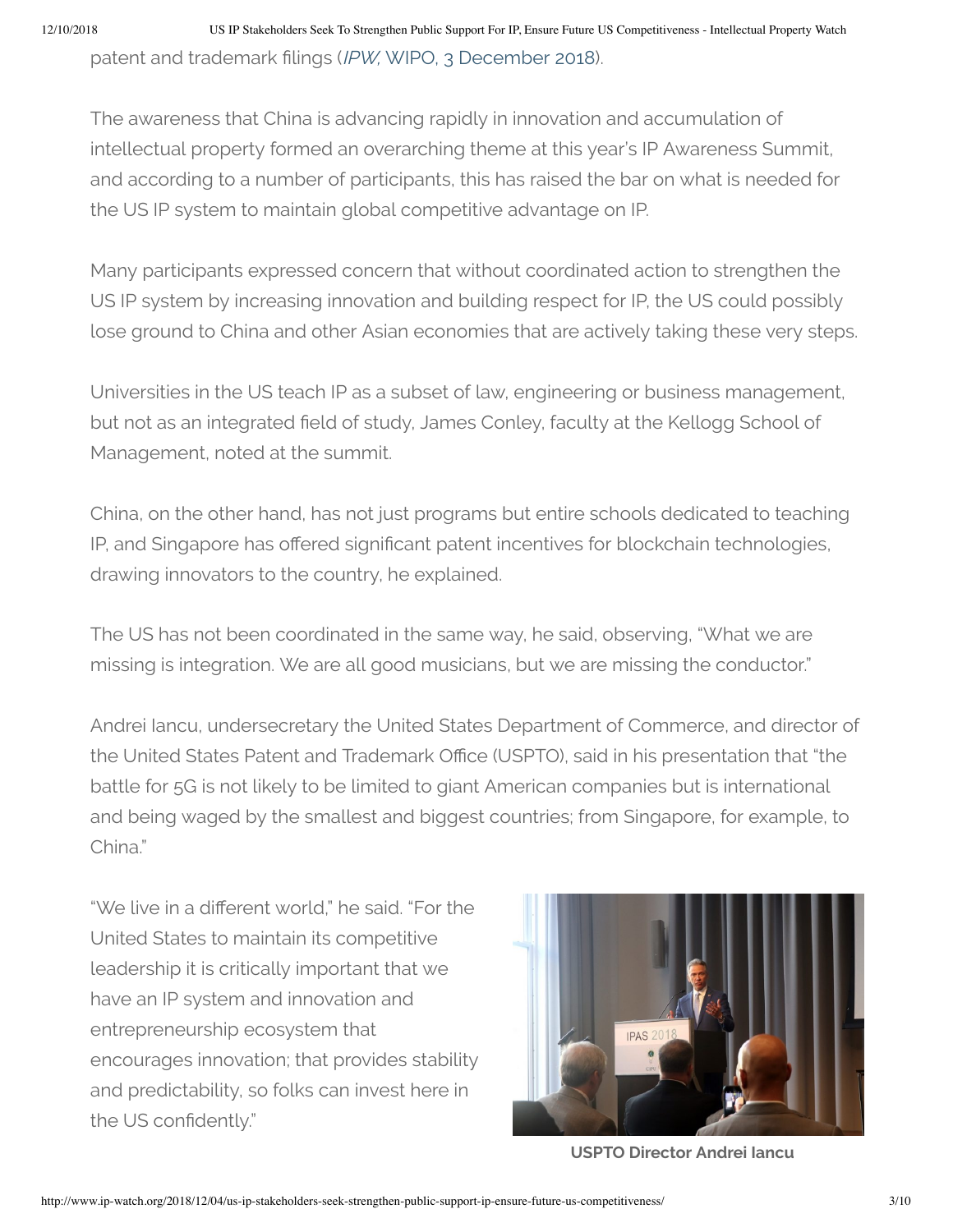"I think we are still the leaders," he said, "but

we cannot take our eye off the ball. We have huge competition."

The full audio of Iancu's presentation is available [here.](https://www.ipawarenesssummit.com/recorded-speakers)

## **Education is Key to Building Support for IP**

Building public support for IP faces significant challenges, which include the non-intuitive complexity of IP innovation systems and the strength of the anti-IP movement in the US. This movement against strong IP rights, presenters explained, is organised and has gained traction among the general public with simple and powerful messages.

Bo Heiden, co-director of the Center for Intellectual Property (CIP) in Sweden, said at the summit that "drug patents kill" fits neatly on a hat, while the phrase "we need drug patents to incentivize investment for the development of new drugs," does not.

Scott Frank, president & CEO of AT&T Intellectual Property, lamented that "there is a significant negative impact on IP by the people who don't know about it."

CIPU has identified that education will be key to changing this narrative. According to its website, "IP rights create opportunity. But to most people, what they achieve is unclear."

Joyce Ward, director of outreach at the USPTO, works to make IP more tangible and clear, and emphasised at the summit the importance of educating young people in a way that intellectual property becomes "personally meaningful to them," and not just an abstract concept.

Ward works with young inventors who are actively incorporating IP into their innovation process, and even patenting their inventions as teenagers. She argued that this is the critical age to develop an understanding of IP, so that young people understand it and can make use of IP as a tool for innovation.

She said that when working with young people it is important "to speak to the positive aspects of protecting IP," in order to dispel negative perceptions.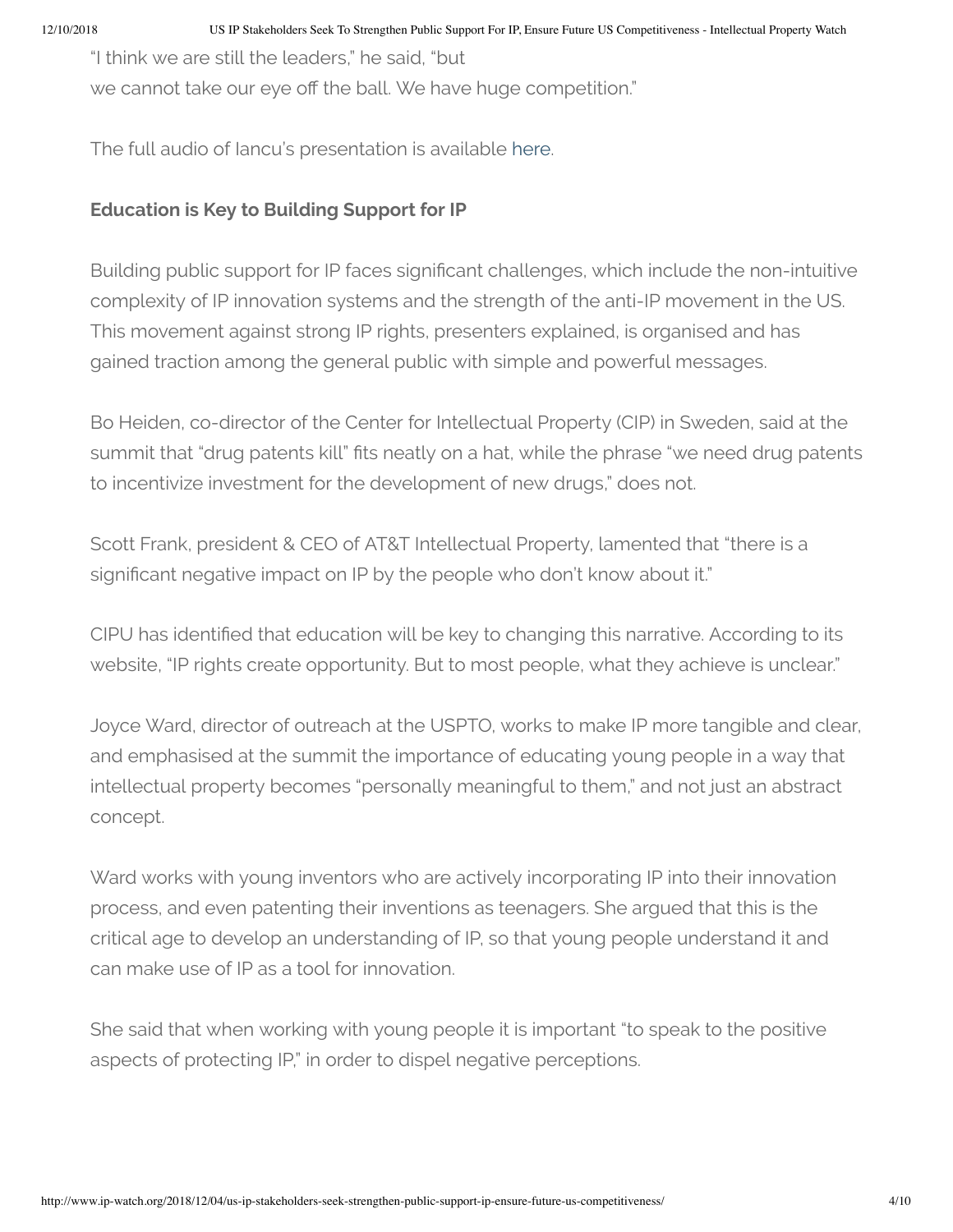

David Lowery, lead singer of the rock band "Cracker" and copyright advocate and educator at the University of Georgia, said at the summit that "IP literacy begins with the notion of ownership."

Many of his music students hold negative perceptions of IP, he said, but they not even aware that they are IP rights holders. Copyright, he explained, is "innate and immediate" upon creation of an artistic work. When his students come to realise that they in fact own the rights to their work, their negative perceptions of IP begin to change, he said.

Frank of AT&T IP said that without IP, the knowledge economy would not exist. "Every idea would be free to everyone," he said. "Without it [IP], there would be no economic value for ideas," and without economic value, he said, there would not be the investment needed to drive innovation.

Keith Bergelt, CEO of Open Invention Network, resonated Frank's comments saying that "IP is just the maximization of human potential. Ideas have value, and we should not devalue ideas."

### **Are US Patents Only for the Deep-Pocketed?**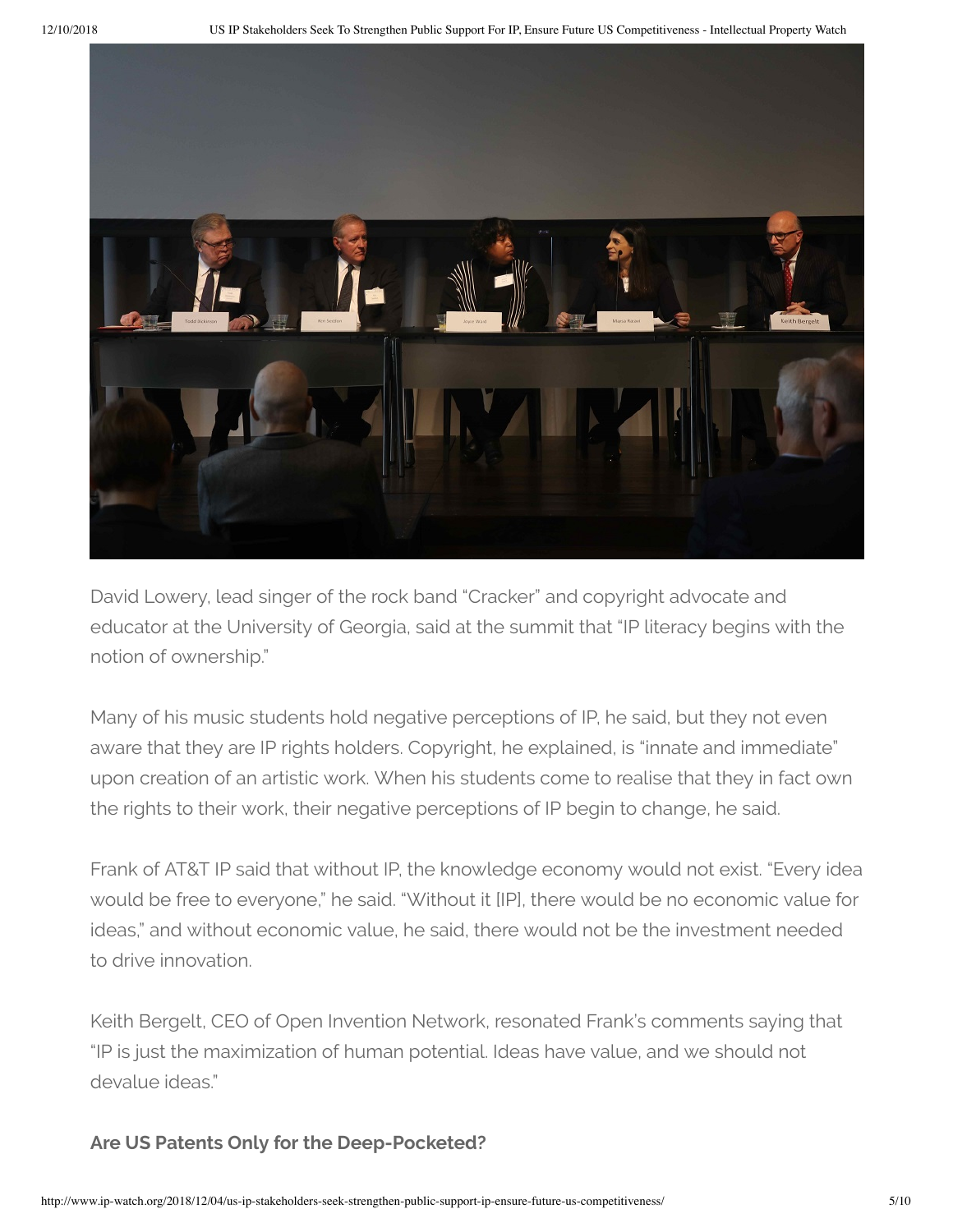Following Iancu's presentation, which highlighted the strengths of the US IP system, Jay Walker, inventor and founder of Priceline.com, highlighted its weaknesses in his keynote address.

Walker, acknowledging his licence to be controversial, proceeded to explain why he thinks that the US IP system is broken.

IP, he said, has nothing to do with innovation. "People have innovated long before IP, and will continue to innovate without it." He explained that people don't innovate because of IP incentives, they innovate to create solutions to problems.

Meanwhile, "investors just want a return on investment," he said, "and if they get this through patents, so be it."

He then explained that the US patent system is broken, because it does not function the way it should for average inventors. "Unless you are a deep-pocketed owner, the patent system will not work for you," he said.

The system is broken because for small companies that cannot afford the litigation process, patents are completely worthless, he said. They provide a "false sense of security," a "false sense of value," and a "false sense of property." They are only valuable to large companies with "deep pockets," he said.

He explained that the patent system is broken because "for the bottom of the pyramid, it's better not to get a patent, but just to move fast and hold trade secrets." This, he said, breaks the covenant made in the US constitution upon which the entire US patent system is based, the agreement that inventors patent their inventions, and disclose their knowledge, in exchange for a limited period of exclusive IP rights.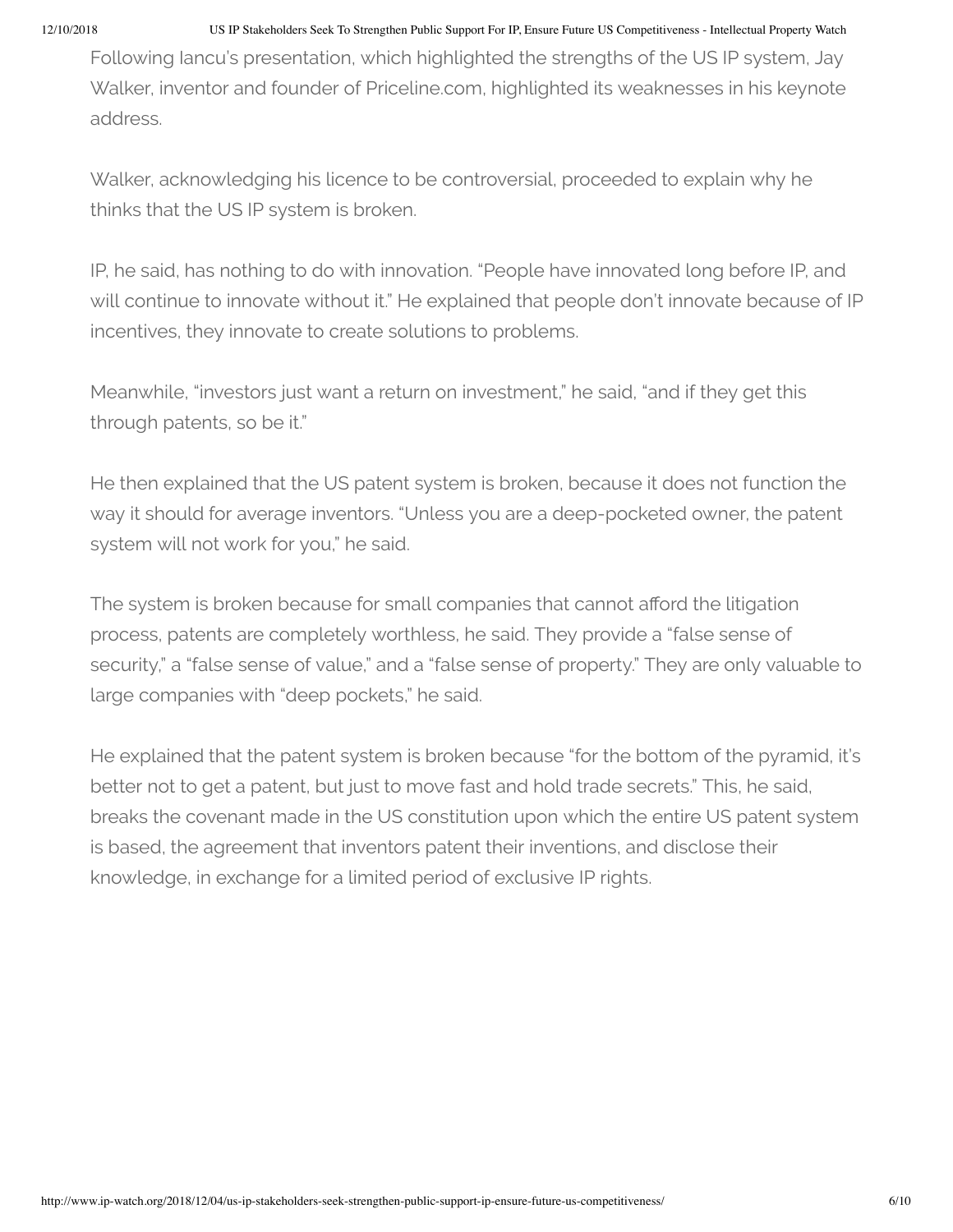

Walker warned that when inventors start relying more on trade secrets than on patents, they will be inventing in silos, breaking this covenant and inhibiting progress. He said this is a "post-IP" phase, and he suggested that "we've already entered it."

He said that this is not a market failure, but a societal "structural failure," because patents are government-issued. Fixing it, he said, will require the "equivalent of a constitutional convention."

In the session following Walker's self-described "controversial" keynote address, Patrick Kilbride, senior vice president of the Global Innovation Policy Center at the US Chamber of Commerce, disagreed that the system is broken. He said "it will work if we make it work."

## **Incentivising Invention is the "Wrong Debate;" IP is About Bringing Products to Market**

Challenges in building support for the IP system in the US can be characterized by the salience of the "patent troll" narrative among the general public, presenters explained. In this narrative, patent trolls, or non-practicing entities (NPEs), without any intention of developing products, purchase patents for the purpose of making a return on their investment through litigation on patent infringement.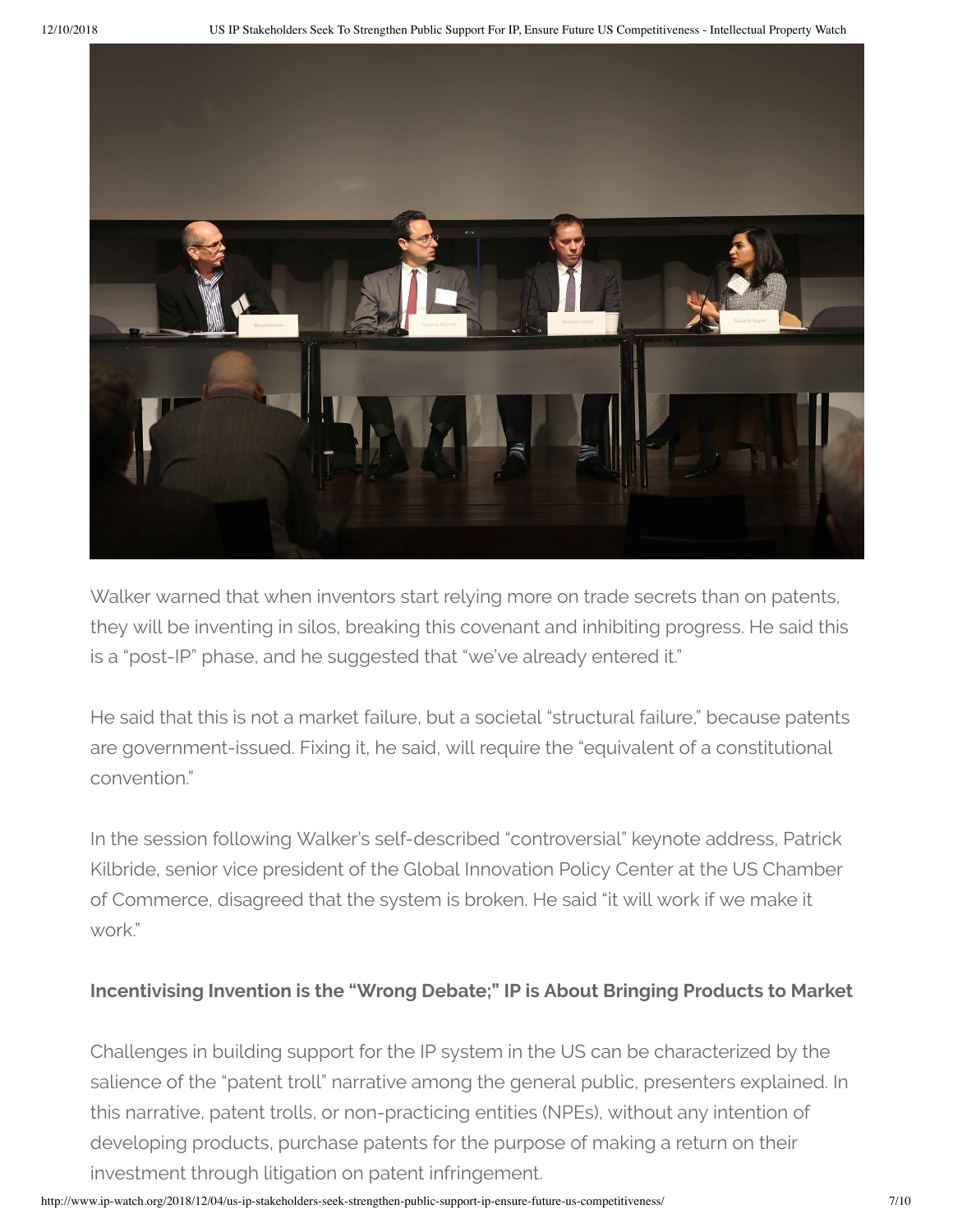Presenters explained that this narrative has been damaging toward building public awareness and understanding of IP, and that it is overly simplistic, as universities are included in the category of NPEs.

Gregory Mandel, dean of Temple University Law School, presented at the summit on the findings of a study he conducted on The Public Perception of [Intellectual](https://scholarship.law.ufl.edu/cgi/viewcontent.cgi?article=1178&context=flr) Property [pdf]. The study, he explained, found that the "majority of Americans associate moral and ethical wrong with copying others' works," but that "if you add attribution, people's opinions of whether or not it is acceptable to copy skyrocket."

"This misses the point," he said, because IP is "actually about copying and not about attribution." He further explained that the study found that the majority of Americans think "the basis of IP law is to prevent plagiarism and not to promote innovation."

After framing IP around themes of an "incentive system," around "natural rights," and around "expression," Mandel explained that the study found these had no effect on majority perceptions of IP as being morally and ethically okay to copy, as long as there is attribution.

He then explained that when the study framed an explanation for IP around how it can promote innovation in the commons, "this actually led to people thinking that IP rights should be weaker."

[Section below corrected] Adam Mossoff, founder and director of the Center for the Protection of IP, and professor of law at George Mason University, in his closing presentation suggested a new argument for IP that the average person will understand.

Mossoff said that "IP is in everything. It is the foundation of our innovation economy, and it's what makes it possible for us to have a flourishing economy." He noted that "there has always been a positive correlation between IP, innovation and economic growth in the US," but he said that the common argument that IP incentivises "invention" is the wrong one.

"This is the wrong debate**,**" and with it, "you are already joining the side of the skeptics," he said, because people will create and invent without IP.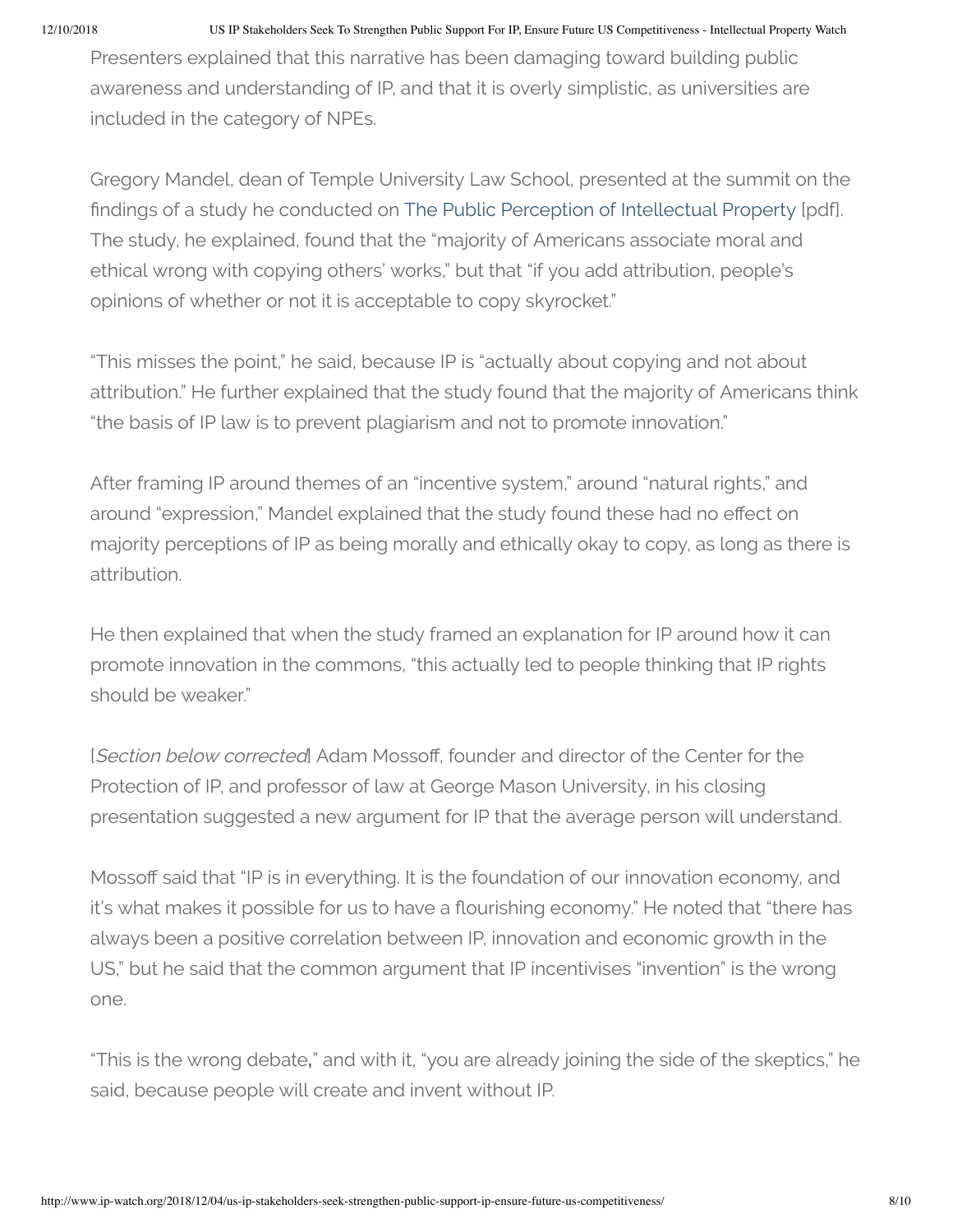Instead, he argued that the purpose of IP is to bring products from invention to market. "That's innovation," he said, explaining that this is something that everyone will understand and support.

"IP serves the vital function of a legal and commercial mechanism to bring ideas to the market as products," he said. "Patents are the bridge from the lab to the market … the key to translating invention into real world innovation."

"This is the function of the patent system" he said, "not incentivising invention."

He explained that this is the rhetoric that will help average people understand that "IP clearly is a priority and it should be a priority, and we should protect it."



**Bruce Berman opens the IPAS conference**

Image Credits: David [Branigan](http://www.ip-watch.org/2018/12/04/us-ip-stakeholders-seek-strengthen-public-support-ip-ensure-future-us-competitiveness/)

David Branigan may be reached at [info@ip-watch.ch](mailto:info@ip-watch.ch).



"US IP Stakeholders Seek To Strengthen Public Support For IP, Ensure Future US Competitiveness" by [Intellectual](http://www.ip-watch.org/2018/12/04/us-ip-stakeholders-seek-strengthen-public-support-ip-ensure-future-us-competitiveness/) Property Watch is licensed